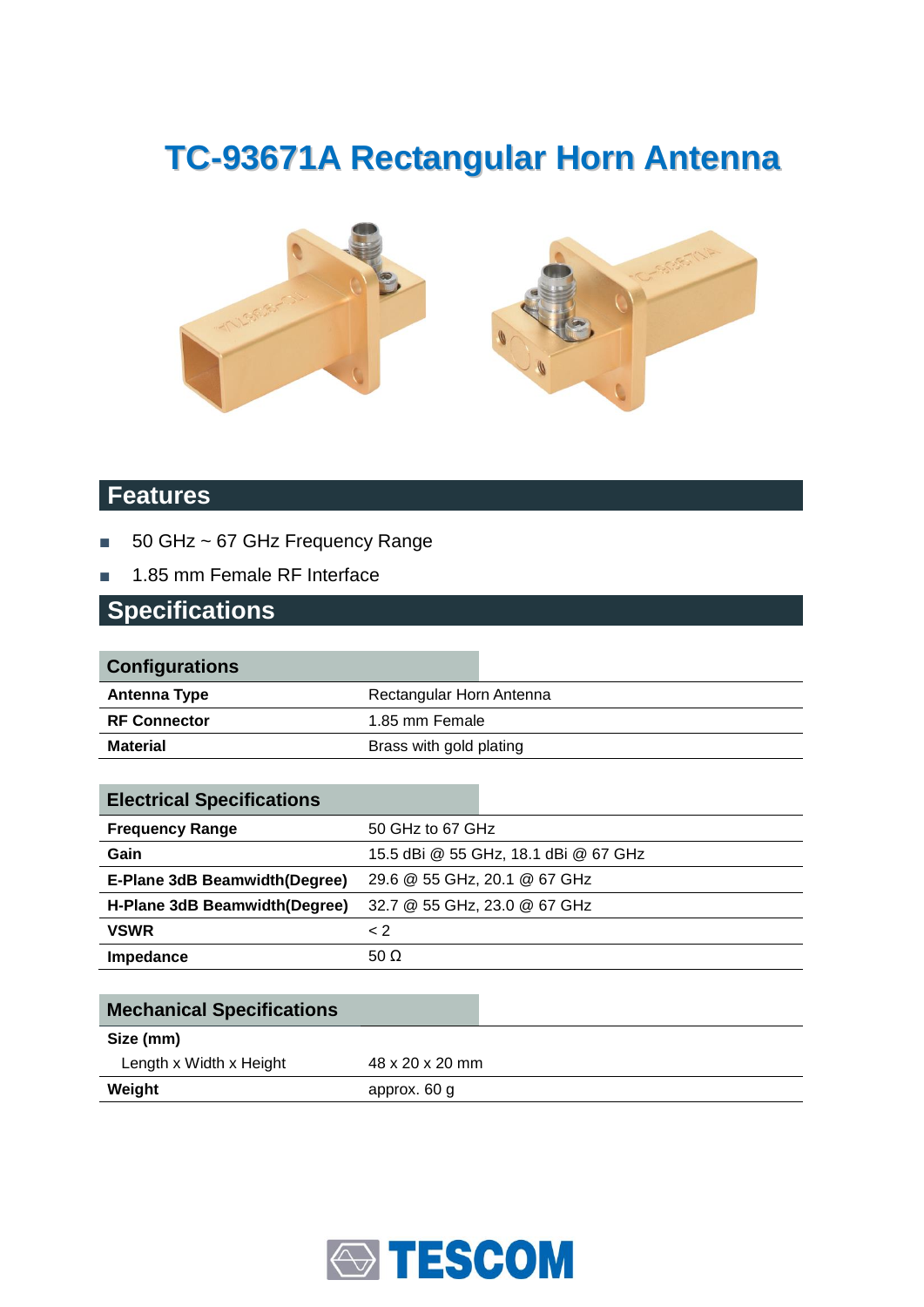

### **Typical Performance Data**



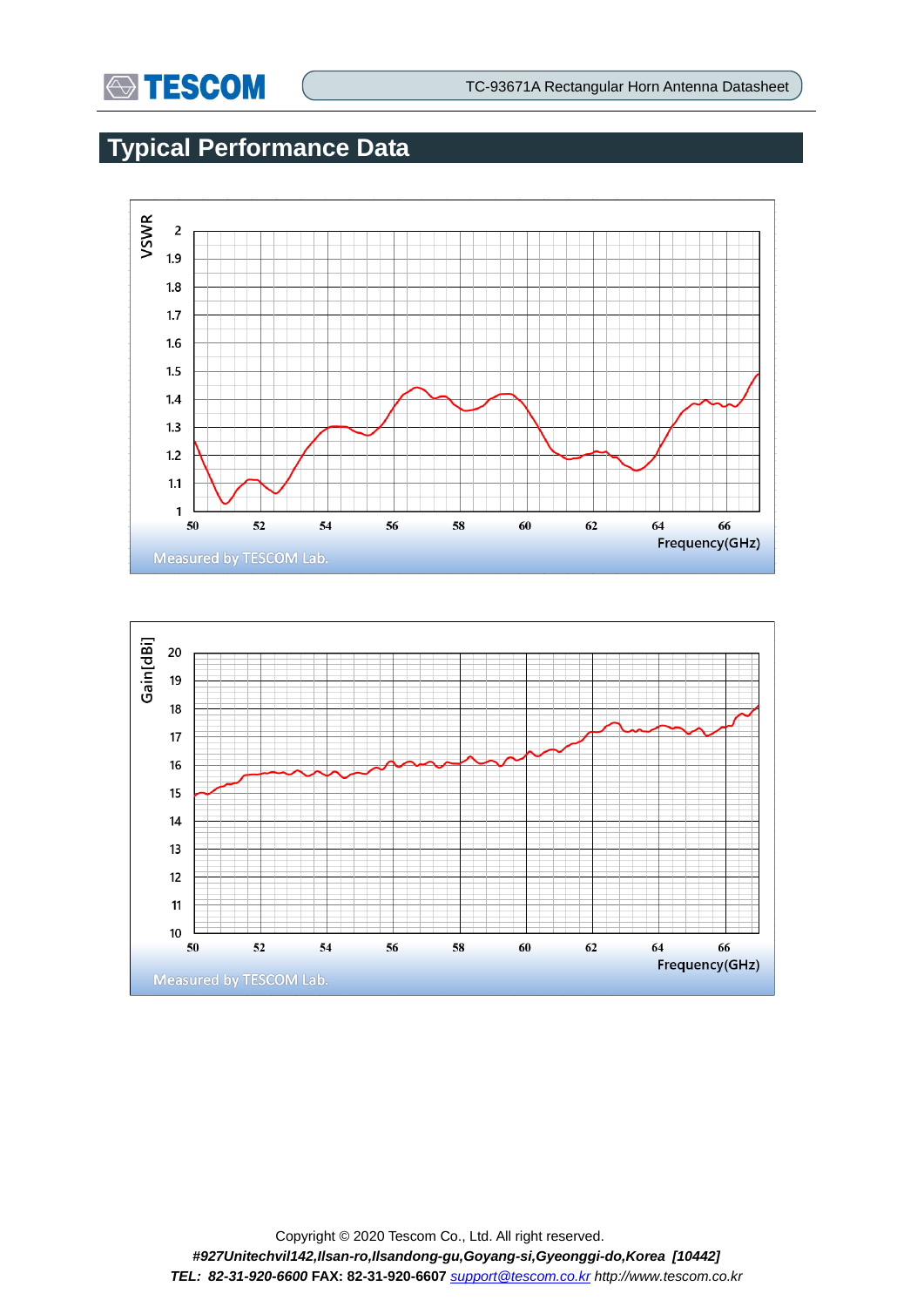

■ Radiation pattern(Measured data)



### **<TC-93671A @ 50 GHz>**



# **<TC-93671A @ 55 GHz>**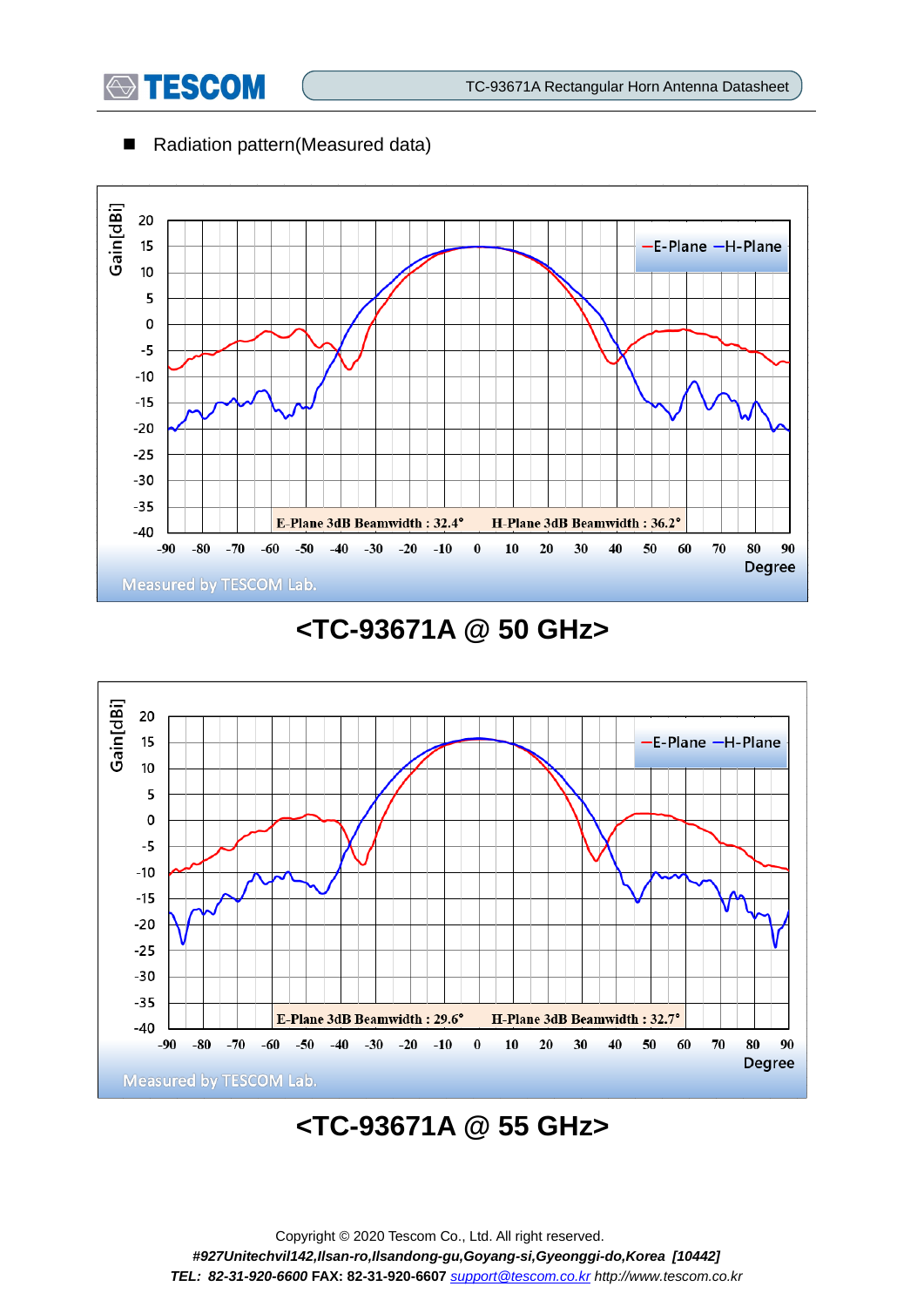



#### **<TC-93671A @ 60 GHz>**



# **<TC-93671A @ 67 GHz>**

Copyright © 2020 Tescom Co., Ltd. All right reserved. *#927Unitechvil142,Ilsan-ro,Ilsandong-gu,Goyang-si,Gyeonggi-do,Korea [10442] TEL: 82-31-920-6600* **FAX: 82-31-920-6607** *[support@tescom.co.kr](mailto:support@tescom.co.kr) http://www.tescom.co.kr*